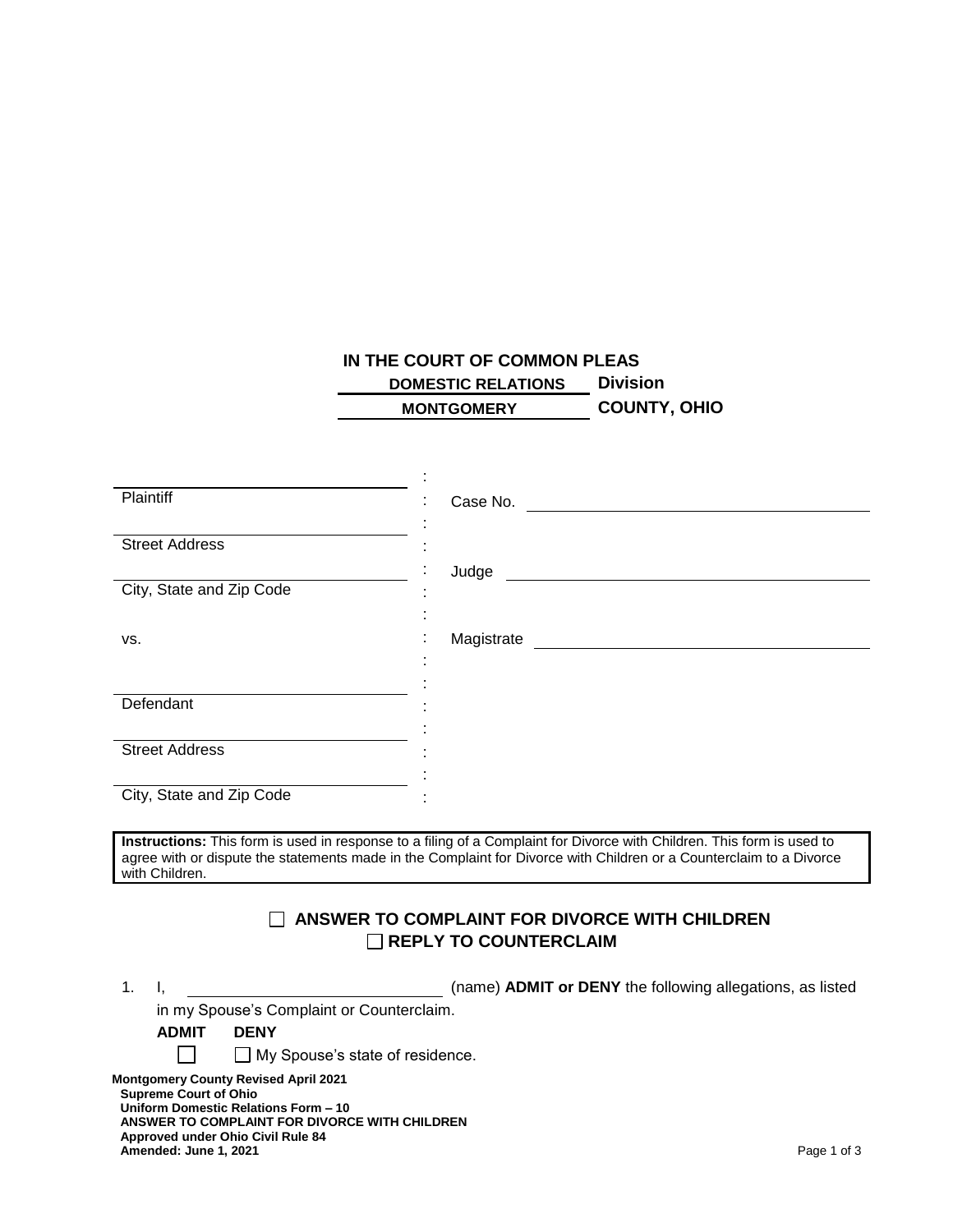|    | <b>ADMIT</b> | <b>DENY</b>                                                                                |
|----|--------------|--------------------------------------------------------------------------------------------|
|    |              | My Spouse's length of residence in state.                                                  |
|    |              | My Spouse's county of residence.                                                           |
|    |              | My Spouse's length of residence in county.                                                 |
|    |              | My county of residence.                                                                    |
|    |              | The date of our marriage.                                                                  |
|    |              | The place of our marriage.                                                                 |
|    |              | am not pregnant.                                                                           |
|    |              | My Spouse is not pregnant.                                                                 |
|    |              | The number of children from the marriage or relationship.                                  |
|    |              | The names of children from the marriage or relationship.                                   |
|    |              | The dates of birth of children from the marriage or relationship.                          |
|    |              | The child(ren) stated in the Complaint is/are subject to an existing order of parenting or |
|    |              | support of another Court or agency.                                                        |
|    |              | My Spouse and I are owners of real estate and/or personal property.                        |
| 2. |              | I further <b>ADMIT or DENY</b> the following grounds for divorce:                          |
|    | <b>ADMIT</b> | <b>DENY</b>                                                                                |
|    |              | $\Box$ My Spouse and I are incompatible.                                                   |
|    |              | My Spouse and I have lived separate and apart without cohabitation and without             |
|    |              |                                                                                            |
|    |              | interruption for one year.                                                                 |
|    |              | My Spouse or I had a Spouse living at the time of the marriage.                            |

- $\Box$  I have been willfully absent for one year.
- $\Box$  I am guilty of adultery.
- $\Box$  I am guilty of extreme cruelty.
- $\Box$  I am guilty of fraudulent contract.
- $\Box$  I am guilty of gross neglect of duty.
- $\Box$  I am guilty of habitual drunkenness.
- $\Box$  I was imprisoned in a state or federal correctional institution at the time the Complaint was filed.
- $\Box$  I procured a divorce outside this state by virtue of which I have been released from the obligations of the marriage, while those obligations remain binding on my Spouse.
- 3. Anything not specifically admitted is denied.
- 4. Other information about the above admissions, denials, or responses: